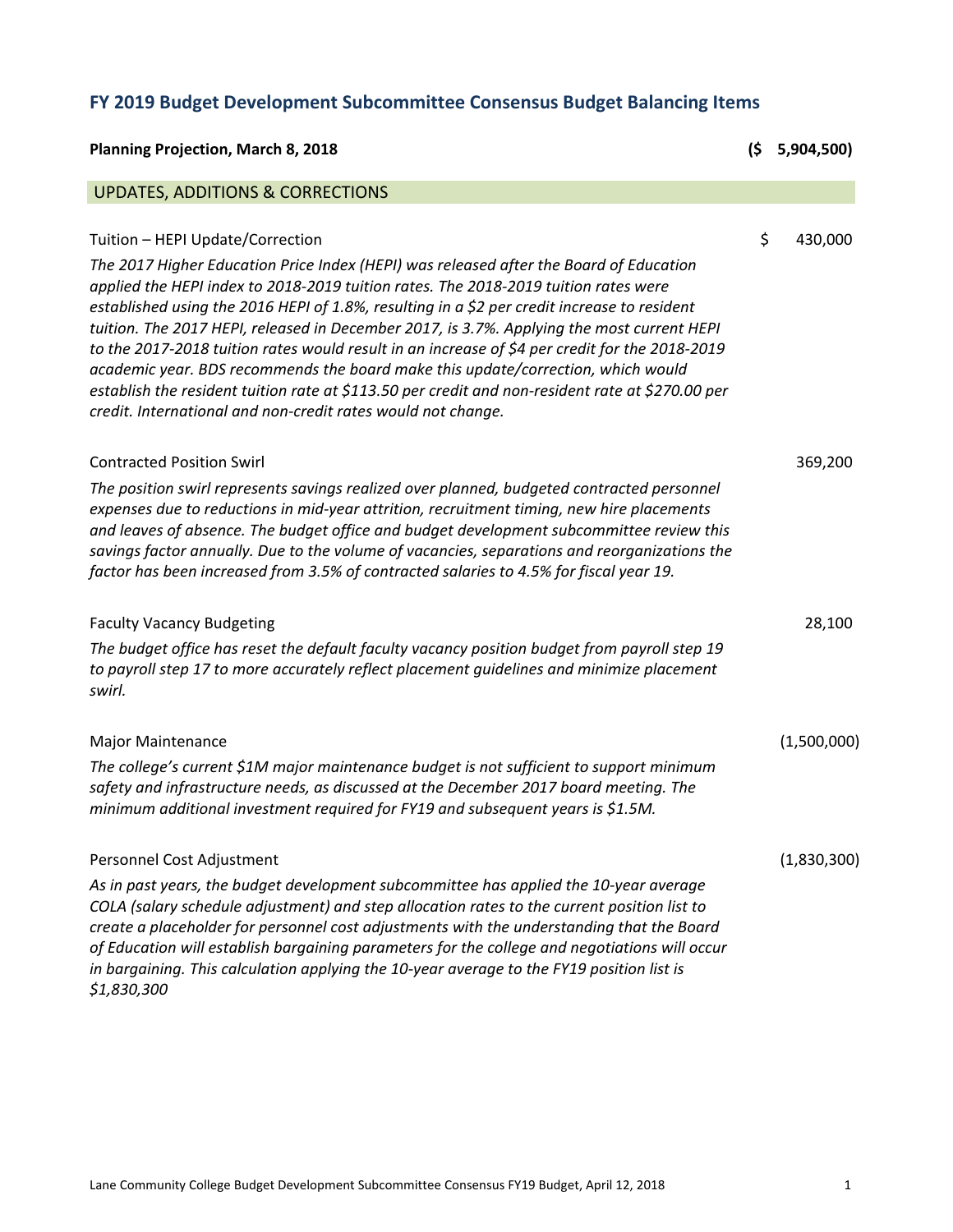## PROGRAM REVISION, REORGANIZATION, & EFFICIENCIES

| <b>Academic Progress Standards</b>                                                                                                                                                                                                                                                                                                                                                                                                                | \$<br>13,100 |
|---------------------------------------------------------------------------------------------------------------------------------------------------------------------------------------------------------------------------------------------------------------------------------------------------------------------------------------------------------------------------------------------------------------------------------------------------|--------------|
| Administrative support for the academic progress standards program will be provided by the<br>student success division.                                                                                                                                                                                                                                                                                                                           |              |
| Child and Family Education                                                                                                                                                                                                                                                                                                                                                                                                                        | 76,400       |
| An administrative support position and part of a management position will be moved to self-<br>support through program income.                                                                                                                                                                                                                                                                                                                    |              |
| <b>Cooperative Education</b>                                                                                                                                                                                                                                                                                                                                                                                                                      | 395,300      |
| Cooperative education will be distributed into departments and divisions to more directly<br>align instruction with local employers and internship opportunities. This will involve<br>reduction of one dean position, one project coordinator position, and reassignment of<br>current faculty. The cooperative education motor fleet will be liquidated; the college's motor<br>pool will be available to support cooperative education travel. |              |
| <b>Culinary Arts &amp; Hospitality Management</b>                                                                                                                                                                                                                                                                                                                                                                                                 | 152,600      |
| The culinary arts and hospitality management program will be developing an AA degree that<br>will be offered online and face to face. The vacant dean position will be eliminated.                                                                                                                                                                                                                                                                |              |
| <b>Drafting</b>                                                                                                                                                                                                                                                                                                                                                                                                                                   | 135,000      |
| The drafting program will reduce its full time faculty FTE from two to one, in keeping with<br>program review recommendations and student enrollment levels.                                                                                                                                                                                                                                                                                      |              |
| <b>Energy Management Program</b>                                                                                                                                                                                                                                                                                                                                                                                                                  | 449,900      |
| The Energy Management Program will become fully grant funded on July 1, 2018 through an<br>existing NSF grant. This will involve reassignment of one classified staff member to academic<br>technology and the non-credit training arm of energy management to the extended learning<br>division.                                                                                                                                                 |              |
| Foundation                                                                                                                                                                                                                                                                                                                                                                                                                                        | 123,100      |
| The foundation will fund 25% of the events coordinator position, who works with the<br>presidential lecture series. It will also fund the annual gifts officer position.                                                                                                                                                                                                                                                                          |              |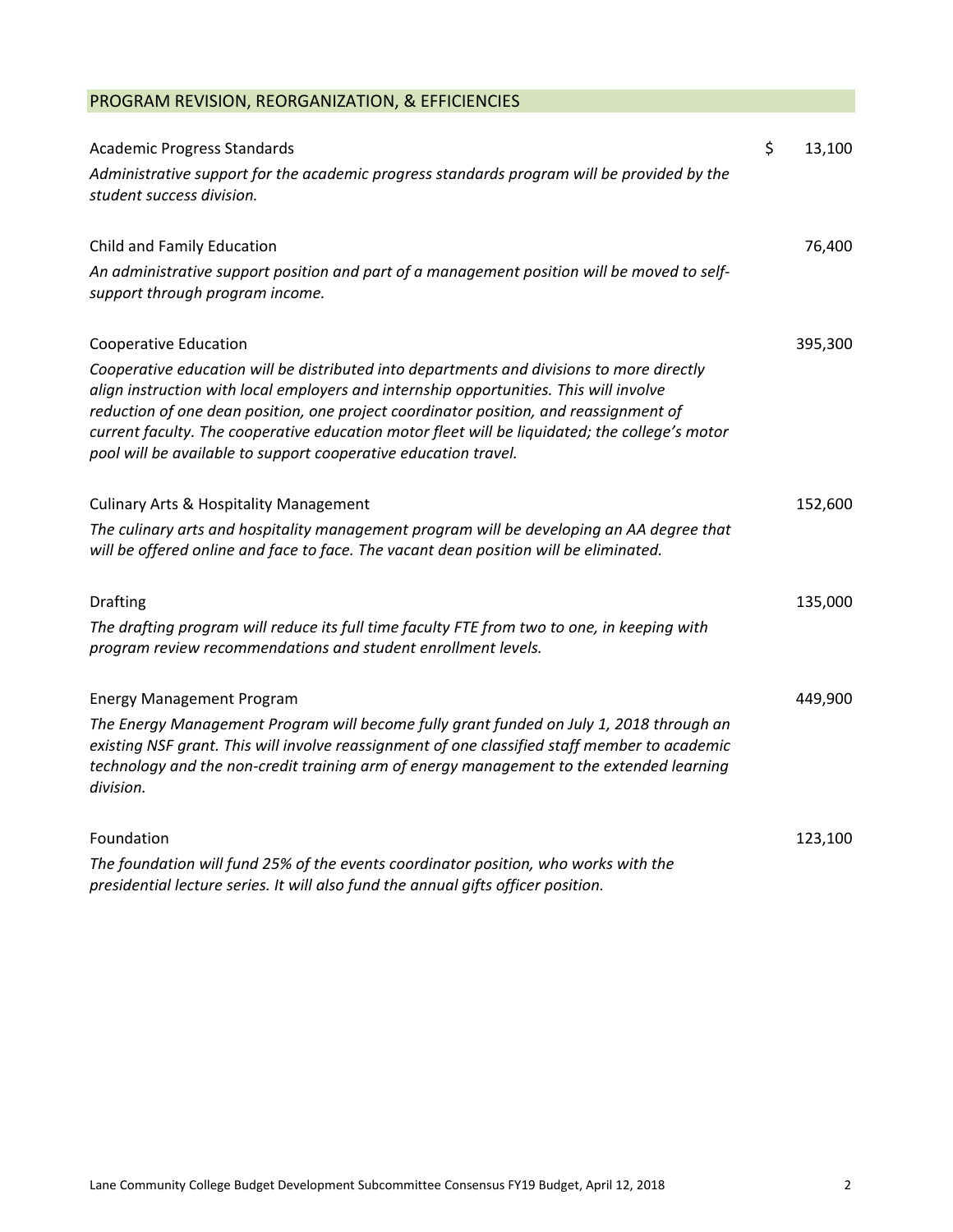| Health Clinic                                                                                                                                                                                                                                                                                                                                                                                                                                                                                                                                                                                                                       | 125,000         |
|-------------------------------------------------------------------------------------------------------------------------------------------------------------------------------------------------------------------------------------------------------------------------------------------------------------------------------------------------------------------------------------------------------------------------------------------------------------------------------------------------------------------------------------------------------------------------------------------------------------------------------------|-----------------|
| The health clinic estimates an additional \$125,000 of recurring new revenues generated<br>through increased visits and insurance billing for both students and employees.                                                                                                                                                                                                                                                                                                                                                                                                                                                          |                 |
| <b>Health, Physical Education and Athletics</b>                                                                                                                                                                                                                                                                                                                                                                                                                                                                                                                                                                                     | 309,000         |
| This reorganization involves moving health and physical education instruction to the health<br>professions division, while athletics will move to student affairs. The plan involves converting<br>the faculty athletic director position to a director of fitness, recreation and sports. It also<br>involves reassigning a project coordinator and reorganizing the employee wellness program<br>to minimize the cost to the college.                                                                                                                                                                                             |                 |
| KLCC                                                                                                                                                                                                                                                                                                                                                                                                                                                                                                                                                                                                                                | 122,900         |
| KLCC's director of philanthropy position will be funded through the station's 501C3<br>foundation.                                                                                                                                                                                                                                                                                                                                                                                                                                                                                                                                  |                 |
| <b>STUDENT ENROLLMENT &amp; RETENTION</b>                                                                                                                                                                                                                                                                                                                                                                                                                                                                                                                                                                                           |                 |
|                                                                                                                                                                                                                                                                                                                                                                                                                                                                                                                                                                                                                                     |                 |
| Tuition - Enrollment Growth                                                                                                                                                                                                                                                                                                                                                                                                                                                                                                                                                                                                         | \$<br>1,350,000 |
| At the January 2018 Budget Development Subcommittee Campus Forum, the subcommittee<br>received substantive feedback and ideas for improving enrollment and retention at the<br>college. Committee members have been working with the Office of Academic and Student<br>Affairs to develop actionable plans to impact enrollment in the coming year. The<br>subcommittee originally estimated a 3% enrollment reduction assumption for FY19, while a<br>2.5% reduction was incorporated in the March planning projection. If enrollment growth<br>plans are successfully executed, the committee estimates net growth of 2% in FY19. |                 |
| ECONOMIC DRIVER/COMMUNITY PARTNERSHIPS                                                                                                                                                                                                                                                                                                                                                                                                                                                                                                                                                                                              |                 |
| <b>Extended Learning</b>                                                                                                                                                                                                                                                                                                                                                                                                                                                                                                                                                                                                            | \$<br>200,000   |
| The college has invested in the Extended Learning Division infrastructure to increase this<br>important training and economic development driver in the community. As a result, the<br>division is projected to see increased program revenue through customized training and<br>open enrollment                                                                                                                                                                                                                                                                                                                                    |                 |
| Rental Revenue                                                                                                                                                                                                                                                                                                                                                                                                                                                                                                                                                                                                                      | 154,000         |
| The college continues to explore partnerships and rental opportunities with academic<br>institutions and community organizations, and has projected additional rental revenues for<br>main campus, Cottage Grove, and the downtown Spilde Center.                                                                                                                                                                                                                                                                                                                                                                                   |                 |
|                                                                                                                                                                                                                                                                                                                                                                                                                                                                                                                                                                                                                                     |                 |

I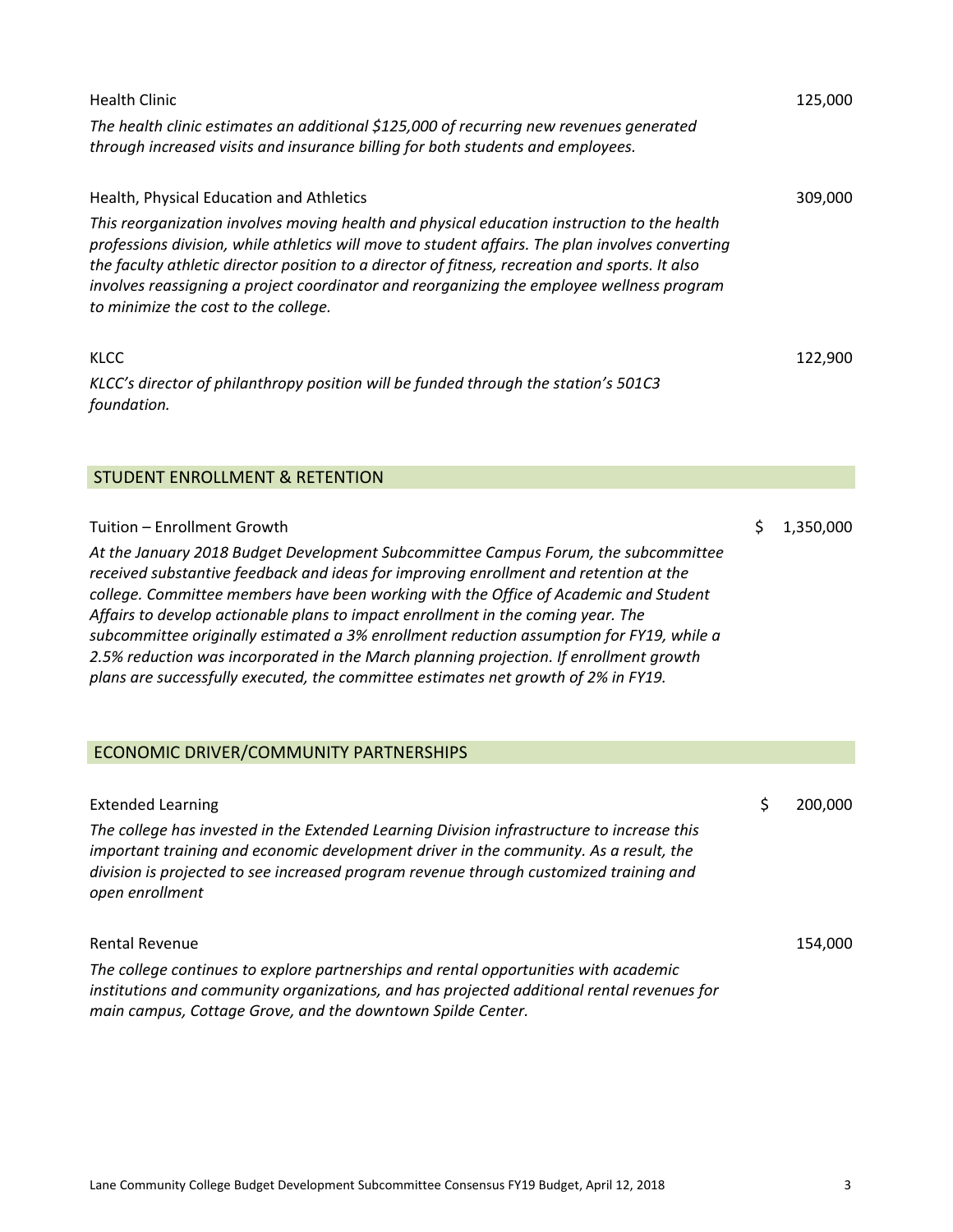## OTHER ‐ REVENUE

| <b>Grant Indirect</b>                                                                                                                                                                                                                                                                                                                                                                                                                                    | \$<br>250,000 |
|----------------------------------------------------------------------------------------------------------------------------------------------------------------------------------------------------------------------------------------------------------------------------------------------------------------------------------------------------------------------------------------------------------------------------------------------------------|---------------|
| College finance is working with grant accountants and staff to maximize indirect charges and<br>revenue for grant activities.                                                                                                                                                                                                                                                                                                                            |               |
| Plane Sale                                                                                                                                                                                                                                                                                                                                                                                                                                               | 150,000       |
| The Aviation Academy will sell one of its fleet planes that no longer serves the needs of the<br>program, resulting in one-time revenue in FY19.                                                                                                                                                                                                                                                                                                         |               |
| <b>Fund Balances</b>                                                                                                                                                                                                                                                                                                                                                                                                                                     | 1,850,000     |
| As part of annual fund balance review, the college has identified foundation and other funds<br>that will be transferred to the general fund to match with expenses already incurred. This<br>will result in \$450,000 in one-time revenue in FY19.                                                                                                                                                                                                      |               |
| Additionally, after reviewing the international students program fund balance, college<br>contribution and required reserves, the budget development subcommittee is recommending<br>an increase of \$1.4M from the international student program to FY19 administrative<br>recovery.                                                                                                                                                                    |               |
| <b>OTHER - EXPENSE</b>                                                                                                                                                                                                                                                                                                                                                                                                                                   |               |
|                                                                                                                                                                                                                                                                                                                                                                                                                                                          |               |
| Capital Outlay<br>The college provides an annual \$700,000 capital outlay allocation for strategic investment in<br>equipment and other capital items that cannot be supported through materials & services<br>budgets or other funding sources. The college withheld all but \$50,000 of the allocation in<br>FY18. The budget development subcommittee recommends funding \$175,000 of the<br>allocation in FY19 to support critical investment needs. | 525,000       |
| <b>Early Separation Incentives</b>                                                                                                                                                                                                                                                                                                                                                                                                                       | 750,000       |
| Early separation incentives were offered to all three employee groups, with a notification<br>deadline of April 9. 11 faculty, 20 classified staff, and 1 manager participated in the<br>program. The budget development subcommittee, with the college cabinet's approval has<br>established a net savings estimate of \$750,000 for FY19. Savings will be realized by<br>restructuring positions, holding positions open, and placement of new hires.  |               |

## Funded Vacancies and Reassignment 1,108,600

*The budget development subcommittee has identified a savings target of \$1,108,600 to be realized through holding open management, faculty, and classified staff positions, and also reassigning some staff into funded vacancies. College cabinet will be working with departments to review and approve positions to achieve this target.*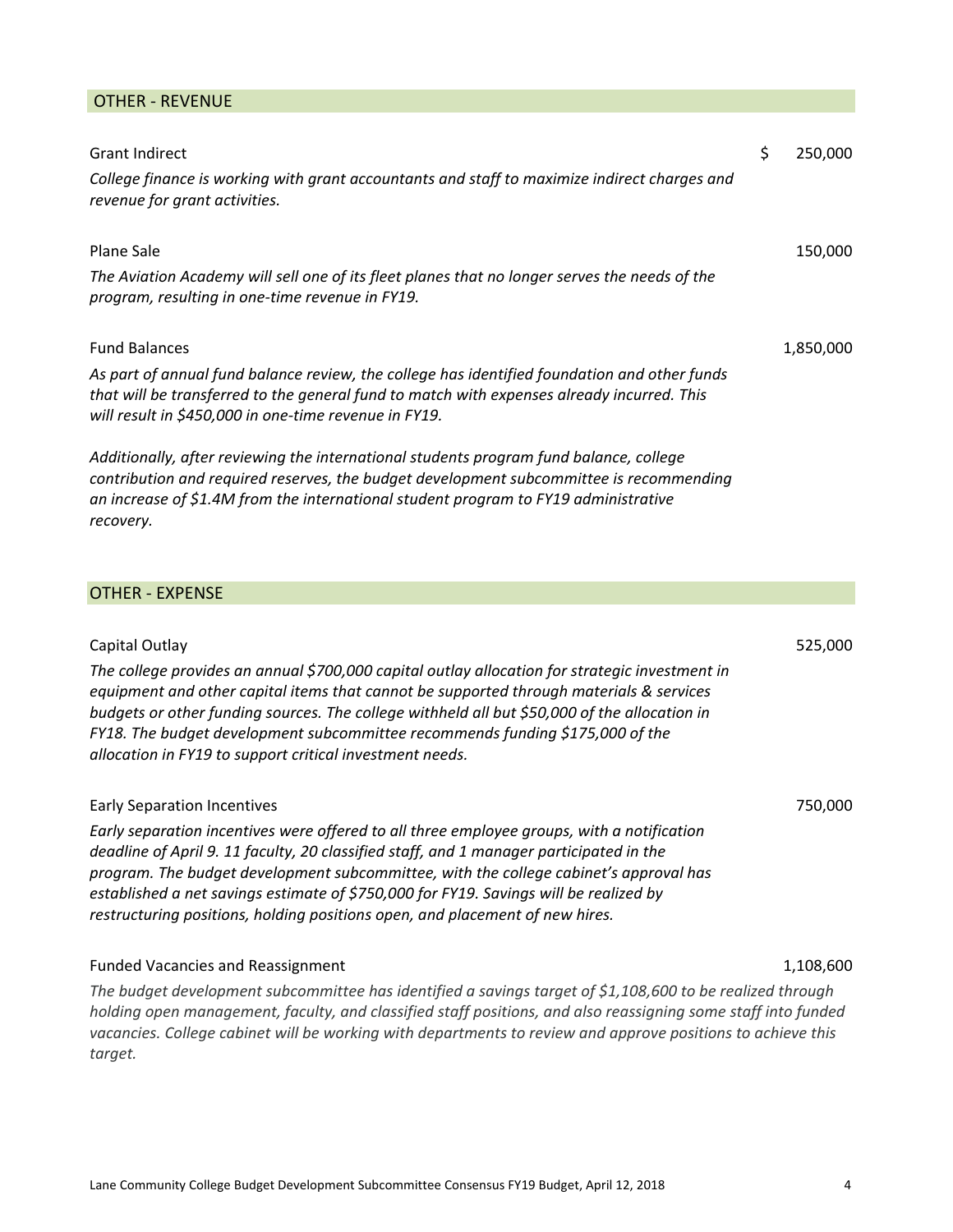| Internet/Phone Stipend                                                                                                                                                                                                                                       | 28.100  |  |
|--------------------------------------------------------------------------------------------------------------------------------------------------------------------------------------------------------------------------------------------------------------|---------|--|
| The college is going through a process of reviewing and updating cell phone stipend<br>authorizations based upon essential job functions. All employees will need to apply for a new<br>cell phone stipend authorization that will take effect July 1, 2018. |         |  |
| Part-Time                                                                                                                                                                                                                                                    | 139.500 |  |
| Part-time budgets will be reduced for public safety (\$35,000), academic and student affairs<br>special projects (\$69,500), and part-time faculty backfill for release (\$35,000).                                                                          |         |  |

**Total Balancing Items \$ 5,904,000**